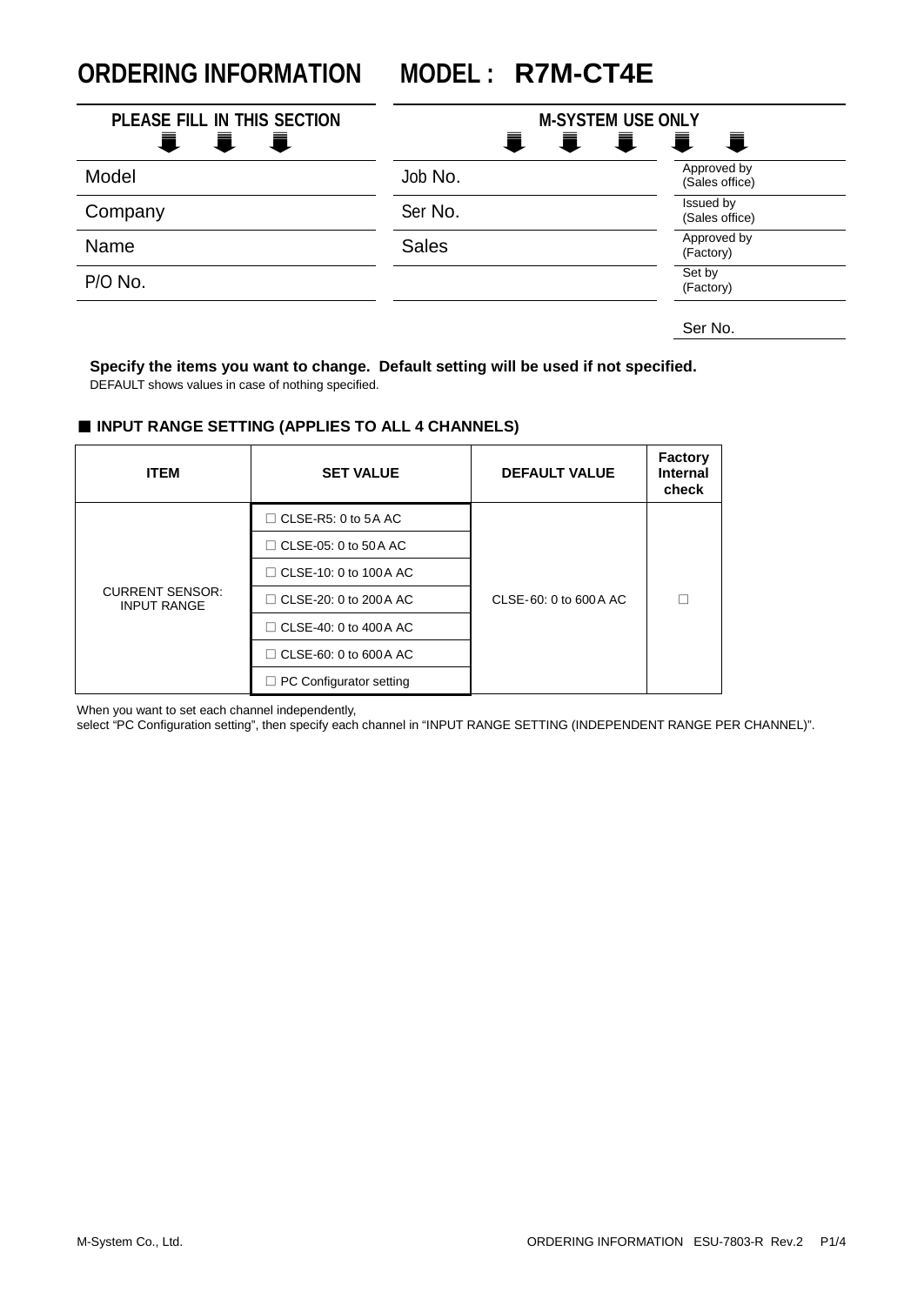### ■ **INPUT RANGE SETTING (INDEPENDENT RANGE PER CHANNEL**

| <b>CHANNEL</b> | <b>SET VALUE</b>              | <b>DEFAULT VALUE</b>   | <b>Factory</b><br><b>Internal</b><br>check |
|----------------|-------------------------------|------------------------|--------------------------------------------|
|                | $\Box$ CLSE-R5: 0 to 5A AC    |                        |                                            |
|                | $\Box$ CLSE-05: 0 to 50 A AC  |                        |                                            |
|                | $\Box$ CLSE-10: 0 to 100 A AC |                        |                                            |
| INPUT 0        | $\Box$ CLSE-20: 0 to 200 A AC | CLSE-60: 0 to 600 A AC | □                                          |
|                | $\Box$ CLSE-40: 0 to 400 A AC |                        |                                            |
|                | $\Box$ CLSE-60: 0 to 600 A AC |                        |                                            |
|                | $\Box$ Unused                 | CLSE-60: 0 to 600 A AC |                                            |
|                | $\Box$ CLSE-R5: 0 to 5A AC    |                        |                                            |
|                | $\Box$ CLSE-05: 0 to 50 A AC  |                        |                                            |
|                | $\Box$ CLSE-10: 0 to 100 A AC |                        |                                            |
| <b>INPUT 1</b> | $\Box$ CLSE-20: 0 to 200 A AC |                        | П                                          |
|                | $\Box$ CLSE-40: 0 to 400 A AC |                        |                                            |
|                | $\Box$ CLSE-60: 0 to 600 A AC |                        |                                            |
|                | $\Box$ Unused                 |                        |                                            |
|                | $\Box$ CLSE-R5: 0 to 5A AC    |                        |                                            |
|                | $\Box$ CLSE-05: 0 to 50A AC   |                        |                                            |
|                | $\Box$ CLSE-10: 0 to 100 A AC |                        |                                            |
| <b>INPUT 2</b> | $\Box$ CLSE-20: 0 to 200 A AC | CLSE-60: 0 to 600 A AC | $\Box$                                     |
|                | $\Box$ CLSE-40: 0 to 400 A AC |                        |                                            |
|                | $\Box$ CLSE-60: 0 to 600 A AC |                        |                                            |
|                | $\Box$ Unused                 |                        |                                            |
|                | $\Box$ CLSE-R5: 0 to 5A AC    |                        |                                            |
|                | $\Box$ CLSE-05: 0 to 50 A AC  |                        |                                            |
|                | $\Box$ CLSE-10: 0 to 100 A AC |                        |                                            |
| <b>INPUT 3</b> | $\Box$ CLSE-20: 0 to 200 A AC | CLSE-60: 0 to 600 A AC | п                                          |
|                | $\Box$ CLSE-40: 0 to 400 A AC |                        |                                            |
|                | $\Box$ CLSE-60: 0 to 600 A AC |                        |                                            |
|                | $\Box$ Unused                 |                        |                                            |

Unused channels are set default.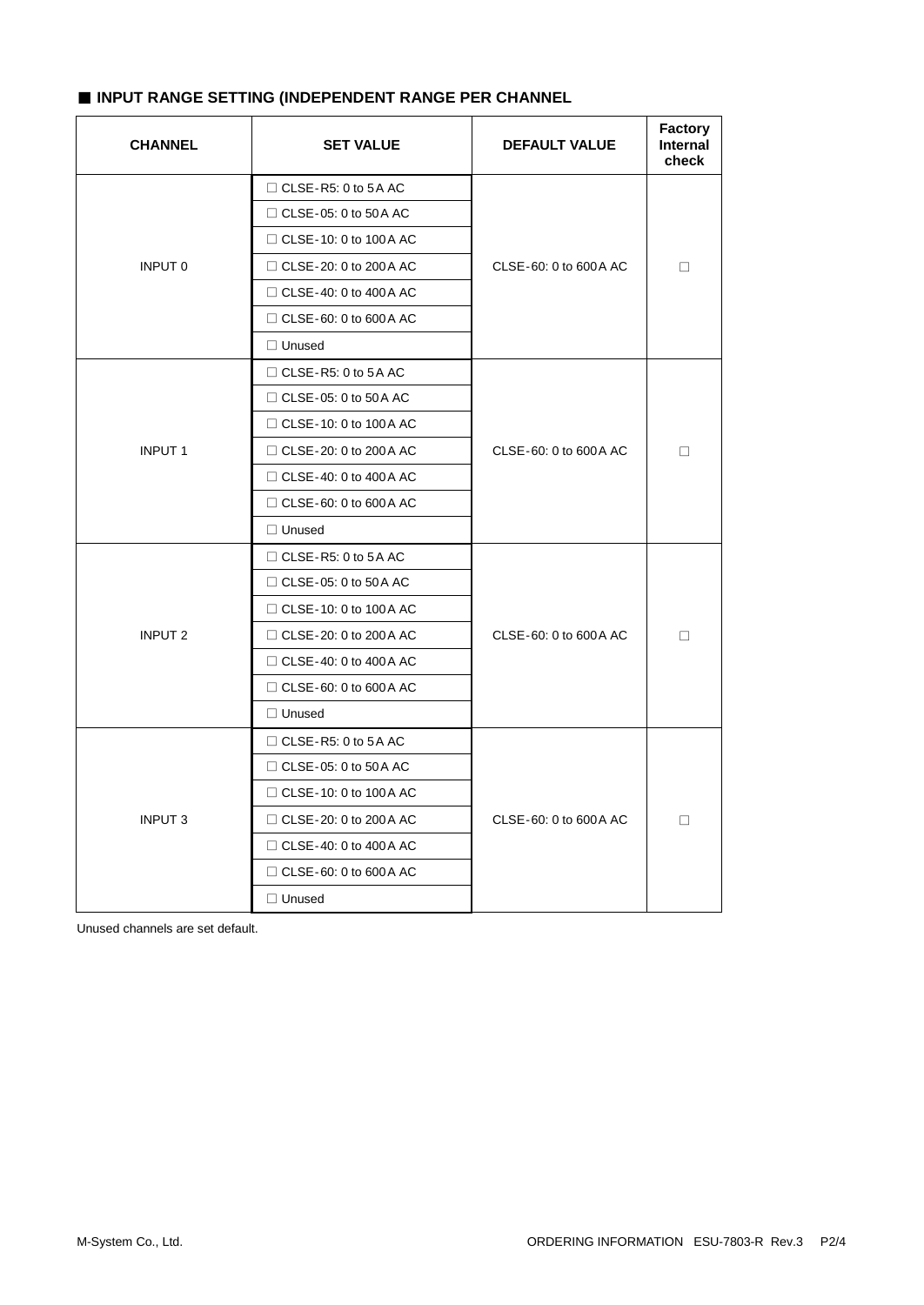### ■ **MODBUS COMMUNICATION PARAMETERS**

| <b>ITEM</b>                 | <b>SET VALUE *1</b> |           | <b>DEFAULT VALUE</b> | <b>Factory</b><br><b>Internal</b><br>check |
|-----------------------------|---------------------|-----------|----------------------|--------------------------------------------|
| Data Mode and Bit Length *2 | $\Box$ 7: ASCII     |           | 8: RTU               | П                                          |
|                             | $\Box$ 8: RTU       |           |                      |                                            |
|                             | $\Box$ None         | None      |                      |                                            |
| Parity Bit <sup>*2</sup>    | Odd                 |           | None                 | п                                          |
|                             | Even                | Available |                      |                                            |

\*1. Choose appropriately for the connected device.

Standard settings of the other products of M-SYSTEM are Data Mode: RTU, Bit Length: 8, Parity Bit: Odd (Available) and Stop Bit: 1. Stop Bit cannot be specified, as Stop Bit is set to 1 or 2 by specifying with Data Mode and Parity Bit.

\*2. Bit assignment according to setting of Data Mode, Bit Length and Parity.

| <b>MODE</b> | <b>START</b> | <b>DATA</b> | <b>PARITY</b> | <b>STOP</b> |
|-------------|--------------|-------------|---------------|-------------|
| ASCII       |              |             | Available     |             |
|             |              |             | None          |             |
| RTU         |              |             | Available     |             |
|             |              |             | None          |             |

### ■ **BAUD RATE**

| <b>ITEM</b>      | <b>SET VALUE</b> | <b>DEFAULT VALUE</b> | <b>Factory</b><br><b>Internal</b><br>check |
|------------------|------------------|----------------------|--------------------------------------------|
| <b>BAUD RATE</b> | $\Box$ 38.4 kbps | 38.4kbps             |                                            |
|                  | $\Box$ 19.2 kbps |                      | г                                          |
|                  | 9600 bps         |                      |                                            |
|                  | 4800 bps         |                      |                                            |

# ■ **NODE ADDRESS**

| <b>AVAILABLE VALUE</b> | <b>SET VALUE</b> | <b>DEFAULT VALUE</b> | <b>Factory</b><br>Internal<br>check |
|------------------------|------------------|----------------------|-------------------------------------|
| 1 to 99                |                  |                      |                                     |

# ■ **CONVERSION RATE**

| <b>ITEM</b>                                            | <b>SET VALUE</b>          | <b>DEFAULT VALUE</b> | <b>Factory</b><br><b>Internal</b><br>check |
|--------------------------------------------------------|---------------------------|----------------------|--------------------------------------------|
| <b>CONVERSION RATE /</b><br><b>CONVERSION ACCURACY</b> | $\Box$ 80 ms / $\pm$ 0.5% | 80 ms / $\pm$ 0.5%   |                                            |
|                                                        | $\Box$ 40 ms / $\pm$ 0.5% |                      |                                            |
|                                                        | $\Box$ 20 ms / $\pm$ 1.0% |                      |                                            |
|                                                        | $\Box$ 10ms / $\pm$ 2.0%  |                      |                                            |